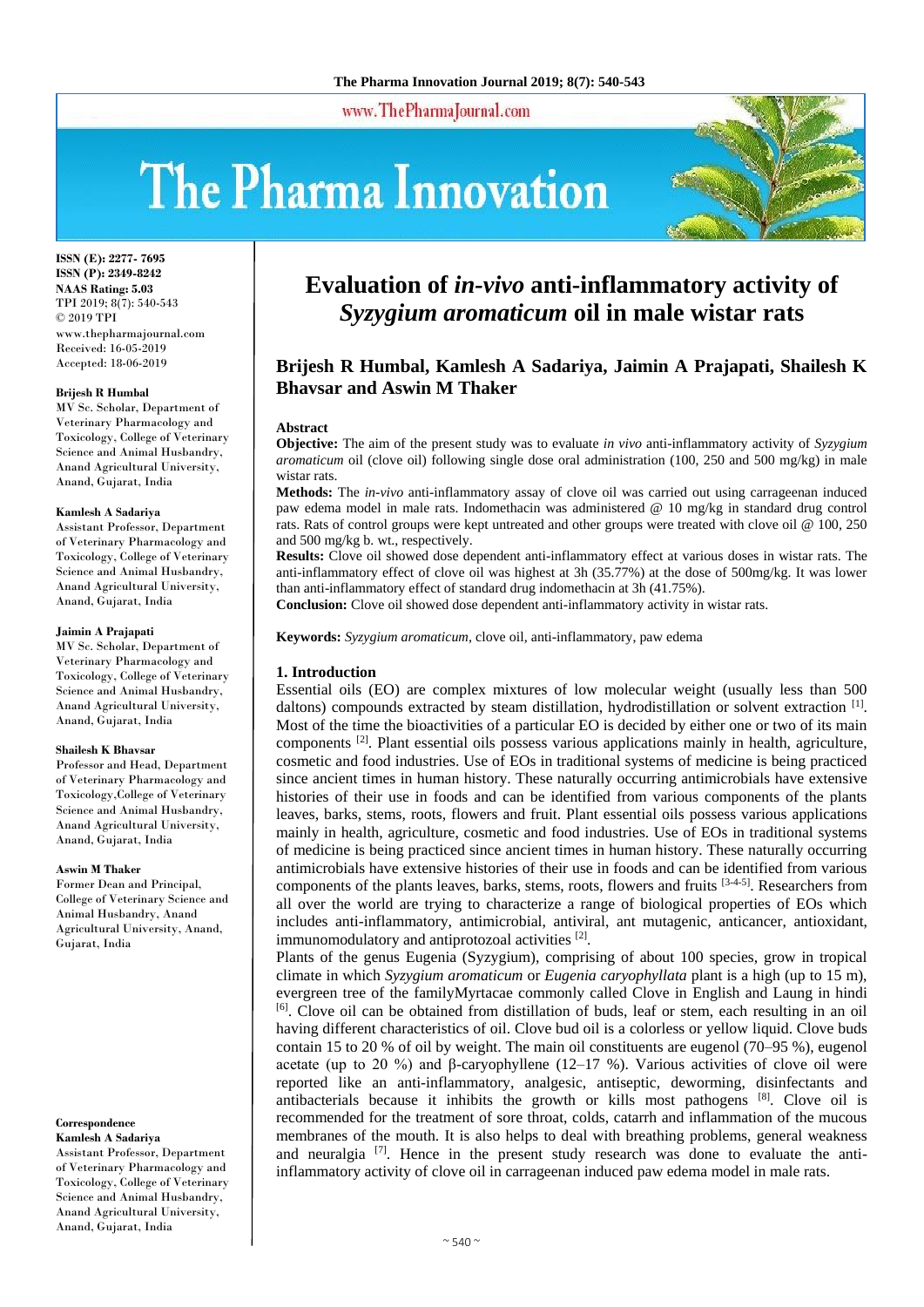# **2. Materials and Methods**

#### **2.1 Experimental animals**

The study was conducted on adult healthy male wistar rats. Twenty five male rats (335 to 355 g) of 8-10 weeks of age were procured from Cadila Healthcare Ltd. (R & D Centre), Ahmedabad, Gujarat. The experimental protocol was approved by Institutional Animal Ethics Committee (Project No. IAEC/279/VPT/2018) at College of Veterinary Science and Animal Husbandry, Anand, Gujarat and protocols were followed according to the guidelines of committee for the purpose of control and supervision of experiments on animals (CPCSEA). The animals were housed in standard polypropylene cages and maintained under controlled room temperature (22  $\pm$  2 <sup>0</sup>C) and humidity (55  $\pm$  5%) with 12 h light and12 h dark cycle. All the rats were fed normal pellet diet and deionized water was provided *ad libitum* throughout the course of the experiment. All the rats were kept under acclimatization for 5 days prior to grouping and initiation of experiment. Rats were kept under constant observation during entire period of study. All necessary manage mental procedures were adopted to keep the rats free from stress.

#### **2.2 Drugs and chemicals**

Carrageenan (Non-gelling, mixture of  $\lambda \& \kappa$  carrageenan) was purchased from Sigma-Aldrich, India. Indomethacin was purchased from local medical store of Anand district (Gujarat). Clove essential oil (Natural, Functional grade) was purchased from Sigma-Aldrich, India.

# **2.3 Preparation of carrageenan and indomethacin solution**

For the preparation of 10% w/v carrageenan suspension, 0.5 gm carrageenan was weigh using digital analytical weighing balance which was dissolved in 5 ml of normal saline. For the preparation of Indomethacin suspension each 25mg capsule was dissolved in 5 ml of distilled water so each ml contains 5 mg/ml.

# **2.4 Induction of paw edema**

The *in-vivo* anti-inflammatory assay of clove oil (*Syzygium aromaticum)* was carried out using rat paw edema method as described by [9]. All rats were injected subcutaneously with 0.1 ml of 10% w/v carrageenan suspension (0.1 ml of a 1% suspension in 10% saline) in the sub-planter region of the left hind limb as a local acute edema inducer after 30 minutes of oral administration of clove oil as well as indomethacin.

### **2.5 Experimental design**

The present study was conducted on 25 male rats were dividing them in 5 various groups, having 5 rats in each group. Control rats were given *ad libitum* drinking water. Standard control rats were treated with Indomethacin (10 mg/kg, orally). Five rats in each group were treated with clove oil at the dose of 100, 250 and 500 mg/kg b. wt. orally, respectively.

# **2.6 Measuring of paw edema volume & Percent inhibition of inflammation**

Edema was expressed as the increase in paw volume (ml). The paw volume was measured up to the tibiotarsal articulation. Volume of edematous paw was measured by using plethysmometer (PLM-01 plus, Orchid Scintific Instrument, India) at 0 h (before treatment), 1, 2, 3, 4, 6 and 24 hours after treatments. Percent inhibition of paw edema volume in male wistar rats was calculated.

 $(\%)$  Inhibition = Mean paw volume (control) – Mean paw volume (treated) Mean paw volume (control)

# **2.7 Statistical analysis**

All the data have been presented as mean  $\pm$  SE. Statistical comparisons of the results were made using one way analysis of variance (ANOVA) using software SPSS (Version 25). Significant differences (*p<*0.05) between different experimental groups were determined by Duncan's test.

# **3. Results**

The present study was conducted to evaluate *in-vivo* antiinflammatory activity of clove oil @ 100, 250 and 500 mg/kg b.wt.in male rats. The result of anti-inflammatory effect was presented as change in paw volume (Table 1 and Figure 1) and percentage inhibition (Table 2 and Figure 2) in male wistar rats. The results revealed that clove oil showed antiinflammatory effect with all three doses. The antiinflammatory effect of indomethacin was highest at 3h (41.75%) as compare to other doses of clove oil. The antiinflammatory effect of clove oil was highest at 3h (35.77%) at the dose of 500mg/kg. The anti-inflammatory activity of clove oil was found dose dependent in male wistar rats.

| <b>Table 1:</b> Effect of oral administration of clove oil on carrage enan-induced paw edema (ml) in male wistar rats (Mean $\pm$ SE, n=5) |  |  |
|--------------------------------------------------------------------------------------------------------------------------------------------|--|--|
|                                                                                                                                            |  |  |

| Group    | 0h            | 1h                            | 2 <sub>h</sub>              | 3h                         | 4h                    | 6h                         | 24 <sub>h</sub>             |
|----------|---------------|-------------------------------|-----------------------------|----------------------------|-----------------------|----------------------------|-----------------------------|
| Control  | $0.72 + 0.02$ | $0.95 + 0.01^{\circ}$         | $1.14 + 0.01d$              | $1.79 + 0.03$ <sup>e</sup> | $1.72 + 0.02d$        | $1.52 + 0.02^c$            | $0.91 + 0.02^b$             |
| Indo     | $0.71 + 0.02$ | $0.82 + 0.02^a$               | $0.88 + 0.03^{\circ}$       | $1.04 + 0.03^a$            | $1.15 + 0.02^a$       | $1.16 \pm 0.01^{\text{a}}$ | $0.81 + 0.04^a$             |
| $SA-100$ | $0.70 + 0.01$ | $0.88 + 0.01b$                | $1.03 + 0.02^{\circ}$       | $1.38 + 0.02^d$            | $1.34 + 0.01^{\circ}$ | $1.29 + 0.03^b$            | $0.86 + 0.04$ <sup>ab</sup> |
| $SA-250$ | $0.71 + 0.01$ | $0.86 \pm 0.01$ <sup>ab</sup> | $0.98 + 0.01$ <sup>bc</sup> | $1.24 + 0.01^{\circ}$      | $1.22 + 0.01b$        | $1.20 + 0.01^a$            | $0.83 + 0.01^{ab}$          |
| SA-500   | $0.69 + 0.02$ | $0.84 + 0.01^{ab}$            | $0.94 + 0.02^b$             | $1.15 + 0.02b$             | $1.16 + 0.02^a$       | $1.16 \pm 0.04^{\text{a}}$ | $0.81 + 0.02^a$             |

Mean value with dissimilar superscript in a column vary significantly at  $p < 0.05$ 

Indo = Indomethacin  $\omega$  10 mg/kg b.wt in male wistar rats

SA-100 = *Syzygium aromaticum* @ 100 mg/kg b.wt in male wistar rats

SA-250 = *Syzygium aromaticum* @ 250 mg/kg b.wt in male wistar rats SA-500 = *Syzygium aromaticum* @ 500 mg/kg b.wt in male wistar rats

**Table 2:** Percent inhibition of paw edema in wistar male rats treated with clove oil

| Group  | 1h    | 2 <sub>h</sub> | 3h    | 4h    | 6h    | 24h   |
|--------|-------|----------------|-------|-------|-------|-------|
| Indo   | 13.84 | 23.04          | 41.75 | 33.06 | 24.09 | 11.87 |
| SA-100 | 7.64  | 10.06          | 22.87 | 21.86 | 15.49 | 5.55  |
| SA-250 | 9.56  | 13.88          | 30.78 | 29.20 | 20.92 | 8.62  |
| SA-500 | 11.64 | 17.17          | 35.77 | 32.56 | 23.71 | 10.78 |

Indo = Indomethacin  $@ 10$  mg/kg b.wt in male wistar rats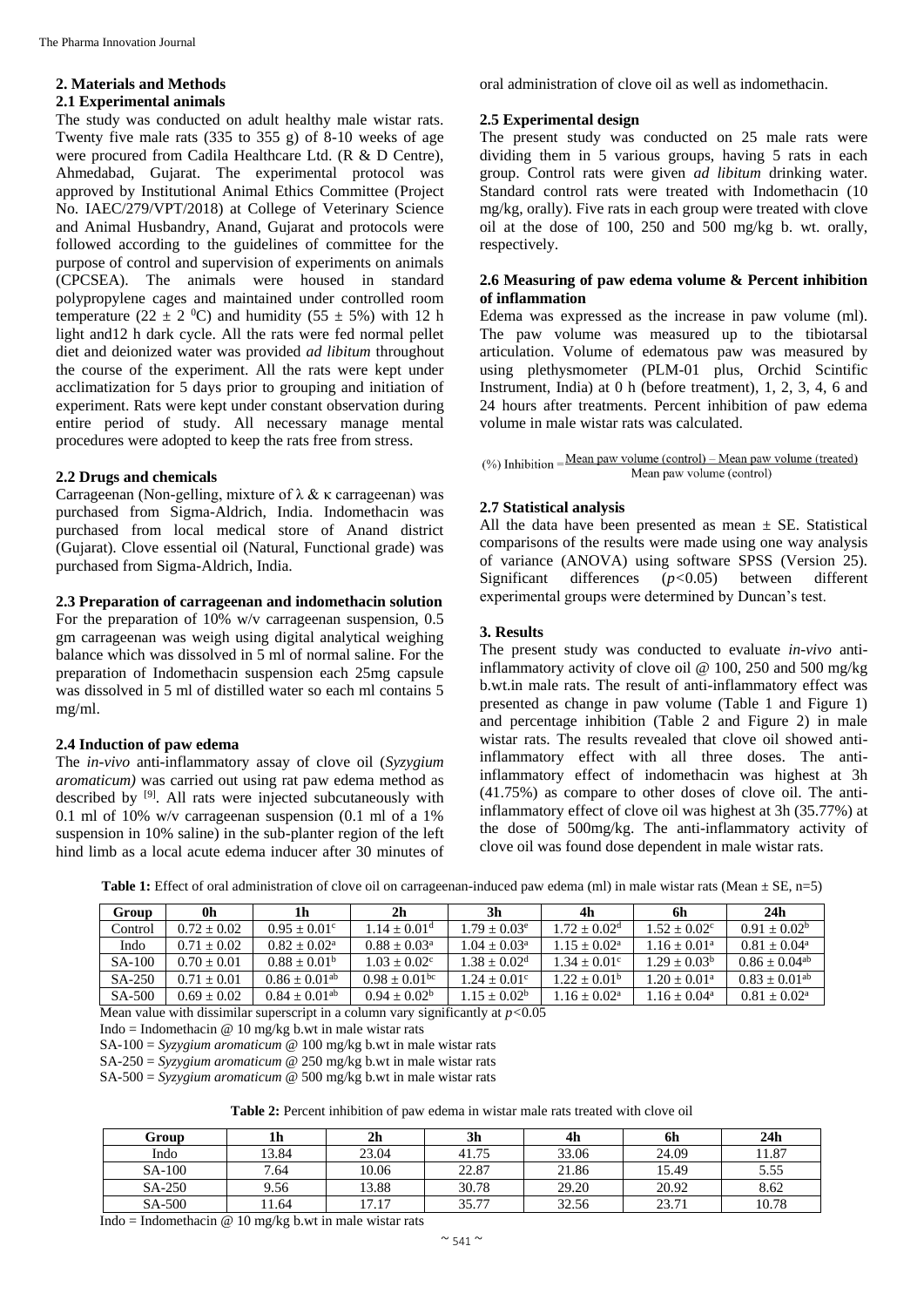SA-100 = *Syzygium aromaticum* @ 100 mg/kg b.wt in male wistar rats SA-250 = *Syzygium aromaticum* @ 250 mg/kg b.wt in male wistar rats SA-500 = *Syzygium aromaticum* @ 500 mg/kg b.wt in male wistar rats



**Fig 1:** Effect of oral administration of clove oil on carrageenan-induced rat paw edema (ml) in male wistar rats (Mean  $\pm$  SE, n=5)



**Fig 2:** Percent inhibition of paw edema in male wistar rats treated with clove oil

#### **4. Discussion**

In the present study, the significant decrease in paw edema volume was observed in carrageenan induced male rats treated with indomethacin (10 mg/kg) and clove oil  $\omega$  100, 250 and 500mg/kg b. wt. treated rats. Clove oil showed dose dependent anti-inflammatory activity. Similar observations were reported for the anti-inflammatory activity of *Eugenia caryophyllata* oil at 0.025, 0.050, 0.100 and 0.200 ml/kg b. wt. in carrageenan induced paw edema in rats revealed 46.55, 90.15, 66.94 and 82.78% inhibition of inflammation, respectively [10]. Likewise anti-inflammatory activities of ethanolic extract of *syzygium aromaticum* flower bud in wistar rats at doses of 50, 100 and 200 mg/kg body weight were reported 42, 45 and 52% inhibition of inflammation at 5h observation <sup>[11]</sup>. Similar results were also reported for eugenol oil by inflammatory exudates volume in carrageenaninduced paw edema in rats at 100, 200 and 400 mg/kg body weight and result revealed that the oral administration of eugenol significantly inhibited paw edema 22.2, 40 and 41.1% at 2-4 h after carrageenan injection and the inhibition rate was comparable to that of indomethacin [12]. Antiinflammatory activity of the aqueous extract of *syzygium aromaticum* in acute inflammation at 1 g/kg body weight in carrageenan induce paw edema model in rats reported 84%

inhibition of paw edema as compare to control at  $3h^{[13]}$ . Antiinflammatory activities of clove oil was studied in mice at a dose of 33 mg/kg body weight (i.p.) in which clove oil significantly suppressed the increased in paw thickness by 50.6% compared with control mice at 3h  $[14]$ . Similarly, antiinflammatory effect of ethanolic extract of *syzygium aromaticum* in carrageenan induce paw edema in rats showed significant decreased in the edema size at efficacy rates of 79.41, 82.39 and 63.92% for the dose 500 mg/kg body weight at the  $2<sup>nd</sup>$ , 4<sup>th</sup> and 6<sup>th</sup> h, respectively <sup>[15]</sup>.

#### **5. Conclusions**

The present study revealed that oral administration of clove oil showed dose dependent anti-inflammatory activity in male wistar rats. The highest anti-inflammatory activity was observed at 3 hour post oral administration of clove oil in male wistar rats.

#### **6. Acknowledgements**

Authors are thankful to the Dean/Principal, College of Veterinary Science and Animal Husbandry, Anand Agricultural University, Anand for the financial support and infrastructure facilities to carry out the research work.